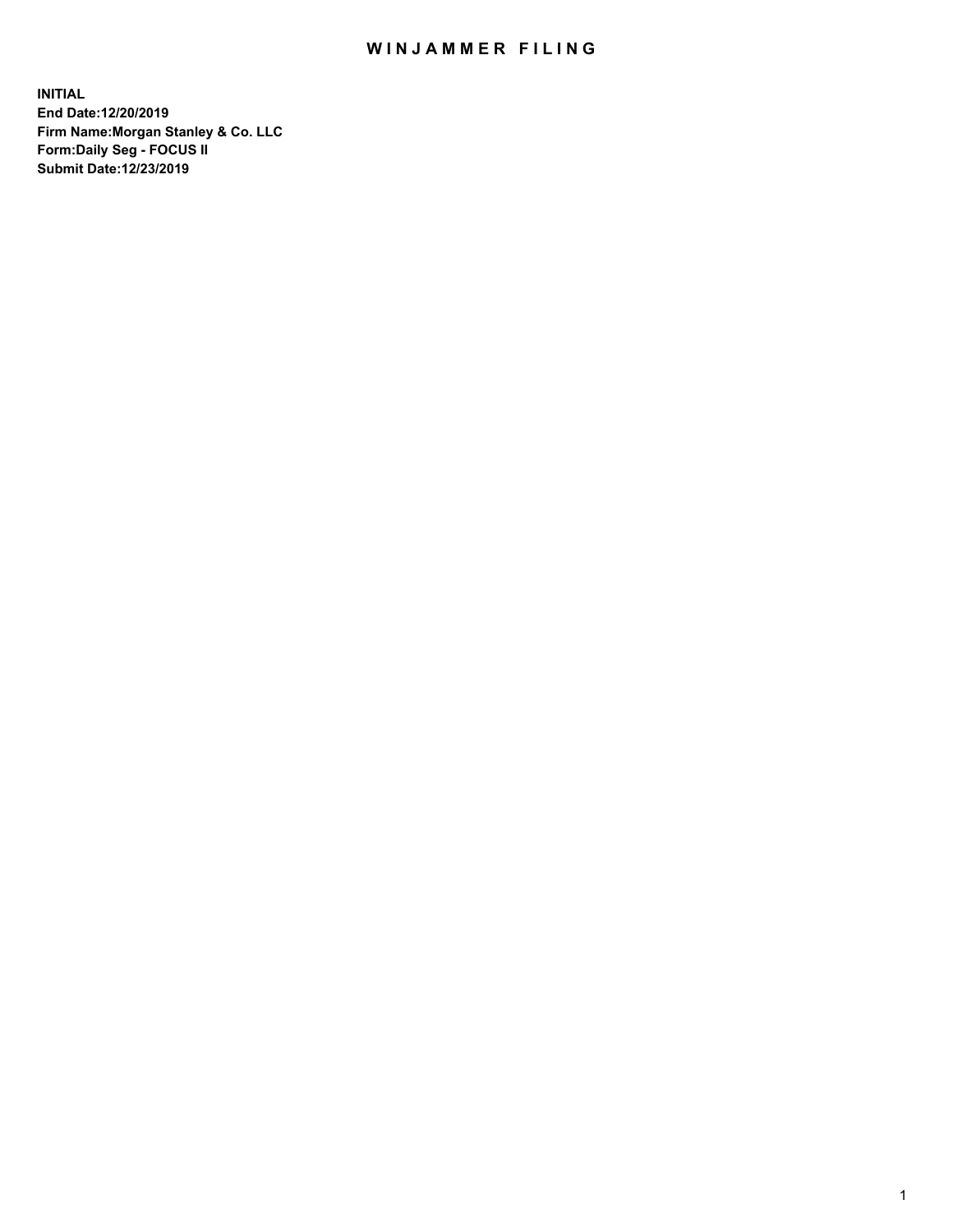**INITIAL End Date:12/20/2019 Firm Name:Morgan Stanley & Co. LLC Form:Daily Seg - FOCUS II Submit Date:12/23/2019 Daily Segregation - Cover Page**

| Name of Company                                                                                                                                                                                                                                                                                                                | Morgan Stanley & Co. LLC                               |
|--------------------------------------------------------------------------------------------------------------------------------------------------------------------------------------------------------------------------------------------------------------------------------------------------------------------------------|--------------------------------------------------------|
| <b>Contact Name</b>                                                                                                                                                                                                                                                                                                            | <b>Ikram Shah</b>                                      |
| <b>Contact Phone Number</b>                                                                                                                                                                                                                                                                                                    | 212-276-0963                                           |
| <b>Contact Email Address</b>                                                                                                                                                                                                                                                                                                   | Ikram.shah@morganstanley.com                           |
| FCM's Customer Segregated Funds Residual Interest Target (choose one):<br>a. Minimum dollar amount: : or<br>b. Minimum percentage of customer segregated funds required:% ; or<br>c. Dollar amount range between: and; or<br>d. Percentage range of customer segregated funds required between:% and%.                         | 235,000,000<br><u>0</u><br>0 <sub>0</sub><br><u>00</u> |
| FCM's Customer Secured Amount Funds Residual Interest Target (choose one):<br>a. Minimum dollar amount: ; or<br>b. Minimum percentage of customer secured funds required:% ; or<br>c. Dollar amount range between: and; or<br>d. Percentage range of customer secured funds required between:% and%.                           | 140,000,000<br><u>0</u><br><u>00</u><br>0 <sub>0</sub> |
| FCM's Cleared Swaps Customer Collateral Residual Interest Target (choose one):<br>a. Minimum dollar amount: ; or<br>b. Minimum percentage of cleared swaps customer collateral required:% ; or<br>c. Dollar amount range between: and; or<br>d. Percentage range of cleared swaps customer collateral required between:% and%. | 92,000,000<br><u>0</u><br><u>00</u><br>0 <sub>0</sub>  |

Attach supporting documents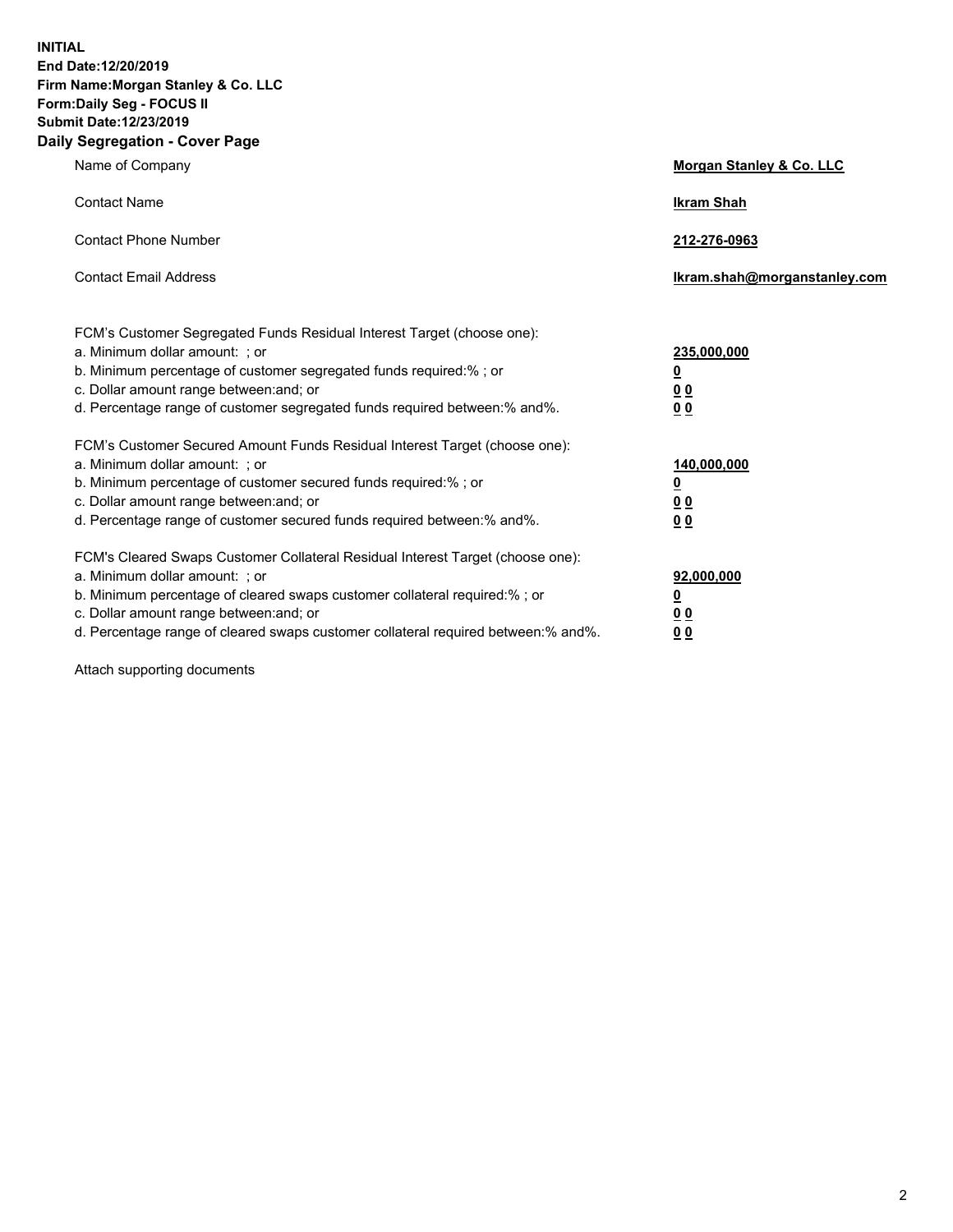## **INITIAL End Date:12/20/2019 Firm Name:Morgan Stanley & Co. LLC Form:Daily Seg - FOCUS II Submit Date:12/23/2019**

## **Daily Segregation - Secured Amounts**

|                | Foreign Futures and Foreign Options Secured Amounts                                         |                                 |
|----------------|---------------------------------------------------------------------------------------------|---------------------------------|
|                | Amount required to be set aside pursuant to law, rule or regulation of a foreign            | $0$ [7305]                      |
|                | government or a rule of a self-regulatory organization authorized thereunder                |                                 |
| 1.             | Net ledger balance - Foreign Futures and Foreign Option Trading - All Customers             |                                 |
|                | A. Cash                                                                                     | 3,211,841,578 [7315]            |
|                | B. Securities (at market)                                                                   | 2,353,148,562 [7317]            |
| 2.             | Net unrealized profit (loss) in open futures contracts traded on a foreign board of trade   | 75,822,588 [7325]               |
| 3.             | Exchange traded options                                                                     |                                 |
|                | a. Market value of open option contracts purchased on a foreign board of trade              | 4,925,231 [7335]                |
|                | b. Market value of open contracts granted (sold) on a foreign board of trade                | -6,291,288 [7337]               |
| 4.<br>5.       | Net equity (deficit) (add lines 1.2. and 3.)                                                | 5,639,446,671 [7345]            |
|                | Account liquidating to a deficit and account with a debit balances - gross amount           | 67,874,800 [7351]               |
|                | Less: amount offset by customer owned securities                                            | <u>-67,146,442</u> [7352] 728,3 |
| 6.             | Amount required to be set aside as the secured amount - Net Liquidating Equity              | 5,640,175,029 [7355]            |
| 7.             | Method (add lines 4 and 5)                                                                  |                                 |
|                | Greater of amount required to be set aside pursuant to foreign jurisdiction (above) or line | 5,640,175,029 [7360]            |
|                | 6.<br>FUNDS DEPOSITED IN SEPARATE REGULATION 30.7 ACCOUNTS                                  |                                 |
| 1.             | Cash in banks                                                                               |                                 |
|                | A. Banks located in the United States                                                       | 656,371,203 [7500]              |
|                | B. Other banks qualified under Regulation 30.7                                              | 307,164,793 [7520] 963,5        |
|                |                                                                                             | [7530]                          |
| 2.             | Securities                                                                                  |                                 |
|                | A. In safekeeping with banks located in the United States                                   | 316,223,362 [7540]              |
|                | B. In safekeeping with other banks qualified under Regulation 30.7                          | 0 [7560] 316,223,362 [75]       |
| 3.             | Equities with registered futures commission merchants                                       |                                 |
|                | A. Cash                                                                                     | 7,182,710 [7580]                |
|                | <b>B.</b> Securities                                                                        | $0$ [7590]                      |
|                | C. Unrealized gain (loss) on open futures contracts                                         | 1,683,645 [7600]                |
|                | D. Value of long option contracts                                                           | $0$ [7610]                      |
|                | E. Value of short option contracts                                                          | 0 [7615] 8,866,355 [7620]       |
| 4.             | Amounts held by clearing organizations of foreign boards of trade                           |                                 |
|                | A. Cash                                                                                     | $0$ [7640]                      |
|                | <b>B.</b> Securities                                                                        | $0$ [7650]                      |
|                | C. Amount due to (from) clearing organization - daily variation                             | $0$ [7660]                      |
|                | D. Value of long option contracts                                                           | $0$ [7670]                      |
|                | E. Value of short option contracts                                                          | 0 [7675] 0 [7680]               |
| 5.             | Amounts held by members of foreign boards of trade                                          |                                 |
|                | A. Cash                                                                                     | 2,432,588,734 [7700]            |
|                | <b>B.</b> Securities                                                                        | 2,036,925,200 [7710]            |
|                | C. Unrealized gain (loss) on open futures contracts                                         | 74,138,943 [7720]               |
|                | D. Value of long option contracts                                                           | 4,925,231 [7730]                |
|                | E. Value of short option contracts                                                          | -6,291,288 [7735] 4,542,2       |
|                |                                                                                             | [7740]                          |
| 6.             | Amounts with other depositories designated by a foreign board of trade                      | $0$ [7760]                      |
| 7.             | Segregated funds on hand                                                                    | $0$ [7765]                      |
| 8.             | Total funds in separate section 30.7 accounts                                               | 5,830,912,533 [7770]            |
| 9.             | Excess (deficiency) Set Aside for Secured Amount (subtract line 7 Secured Statement         | 190,737,504 [7380]              |
|                | Page 1 from Line 8)                                                                         |                                 |
| $\overline{A}$ |                                                                                             |                                 |

- 10. Management Target Amount for Excess funds in separate section 30.7 accounts **140,000,000** [7780]
- 11. Excess (deficiency) funds in separate 30.7 accounts over (under) Management Target **50,737,504** [7785]

20523 228,358 [7354] **5,640,175,029** [7355] **5,640,175,029** [7360]

B. Other banks qualified under Regulation 30.7 **307,164,793** [7520] **963,535,996**

8. 223,362 [7570]

E. 255 **4,542,286,820 190,737,504** [7380]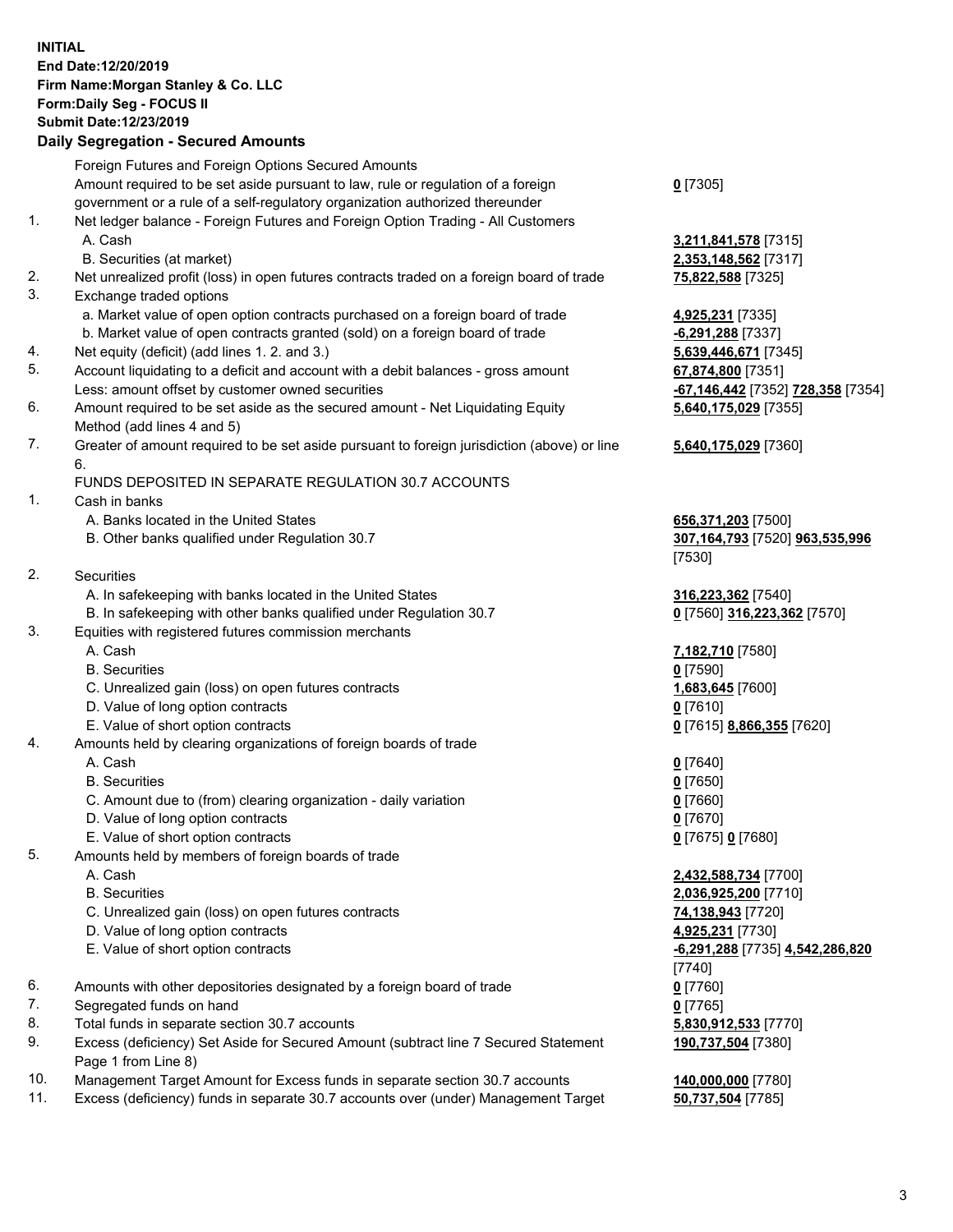**INITIAL End Date:12/20/2019 Firm Name:Morgan Stanley & Co. LLC Form:Daily Seg - FOCUS II Submit Date:12/23/2019 Daily Segregation - Segregation Statement** SEGREGATION REQUIREMENTS(Section 4d(2) of the CEAct) 1. Net ledger balance A. Cash **11,029,478,756** [7010] B. Securities (at market) **6,379,467,854** [7020] 2. Net unrealized profit (loss) in open futures contracts traded on a contract market **86,970,559** [7030] 3. Exchange traded options A. Add market value of open option contracts purchased on a contract market **308,116,471** [7032] B. Deduct market value of open option contracts granted (sold) on a contract market **-254,399,879** [7033] 4. Net equity (deficit) (add lines 1, 2 and 3) **17,549,633,761** [7040] 5. Accounts liquidating to a deficit and accounts with debit balances - gross amount **279,745,933** [7045] Less: amount offset by customer securities **-279,405,226** [7047] **340,707** [7050] 6. Amount required to be segregated (add lines 4 and 5) **17,549,974,468** [7060] FUNDS IN SEGREGATED ACCOUNTS 7. Deposited in segregated funds bank accounts A. Cash **3,911,761,290** [7070] B. Securities representing investments of customers' funds (at market) **0** [7080] C. Securities held for particular customers or option customers in lieu of cash (at market) **851,721,827** [7090] 8. Margins on deposit with derivatives clearing organizations of contract markets A. Cash **7,434,572,442** [7100] B. Securities representing investments of customers' funds (at market) **0** [7110] C. Securities held for particular customers or option customers in lieu of cash (at market) **5,527,746,027** [7120] 9. Net settlement from (to) derivatives clearing organizations of contract markets **47,788,310** [7130] 10. Exchange traded options A. Value of open long option contracts **308,116,471** [7132] B. Value of open short option contracts **-254,399,879** [7133] 11. Net equities with other FCMs A. Net liquidating equity **10,928,403** [7140] B. Securities representing investments of customers' funds (at market) **0** [7160] C. Securities held for particular customers or option customers in lieu of cash (at market) **0** [7170] 12. Segregated funds on hand **0** [7150] 13. Total amount in segregation (add lines 7 through 12) **17,838,234,891** [7180] 14. Excess (deficiency) funds in segregation (subtract line 6 from line 13) **288,260,423** [7190] 15. Management Target Amount for Excess funds in segregation **235,000,000** [7194] **53,260,423** [7198]

16. Excess (deficiency) funds in segregation over (under) Management Target Amount Excess